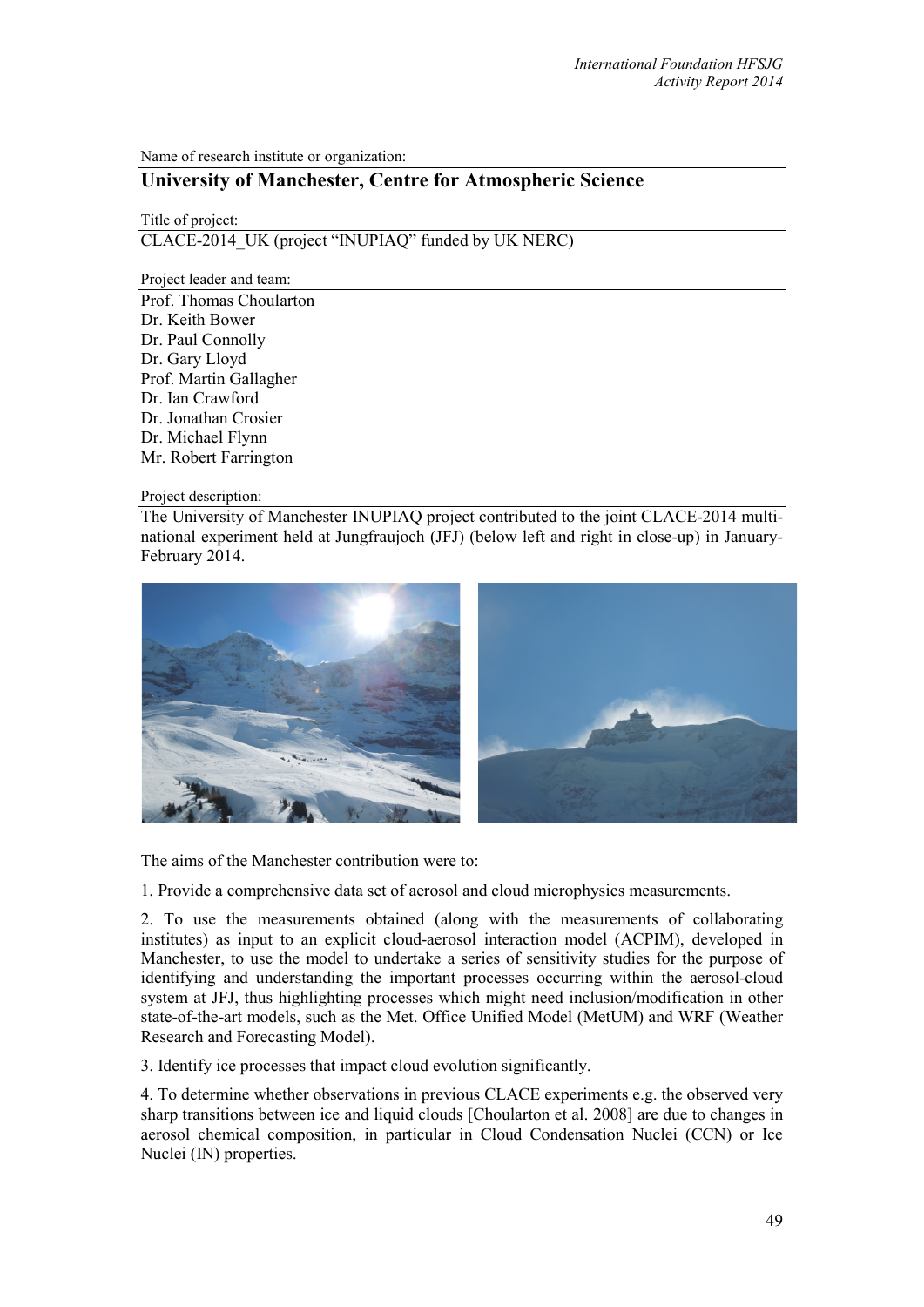To meet these aims of understanding the development of the ice phase in JFJ clouds and to understand in particular how aerosols are linked to this, the University of Manchester contributed to the 2014 experiment by 1) deploying a suite of instrumentation at the site to: Measure liquid and ice phase cloud particle size distributions (from which cloud liquid and ice phase water contents could be calculated - although the former was also to be measured directly); Record images of cloud drops and ice particle habits (ice crystal shapes/type); Accurately measure the local 3-D wind vector; Measure the biological cloud residual particle concentrations. 2) Making measurements of the precursor aerosol at the lower mountain site Schilthorn which is generally below cloud. 3) To study the cloud formation and air parcel dynamics close to the summit using a LIDAR system deployed below cloud at Kleine Scheidegg. And 4) post experiment, to work on quality assuring the data, followed by data interpretation and work to model the cloud evolution using the detailed cloud models (e.g. ACPIM developed in Manchester) together with WRF.

The major instruments deployed by the University of Manchester at JFJ and at \* Schilthorn sites in early 2014 included:

1) a DMT Cloud Droplet Probe (CDP-100) (to measure drop size distributions: 1-50um);

2) a DMT CAPS (Cloud, Aerosol and Precipitation Spectrometer) multi-probe consisting of a Cloud and Aerosol Spectrometer with depolarisation detection (CAS-depol) (measuring aerosol and cloud particle concentrations, 0.6um-50um) (includes a de-polarision backscattered signal channel to differentiate liquid and ice particles), and a CIP-15G (Cloud Imaging Probe with15μm greyscale resolution - recording larger cloud particle images in the size range: 15-960um);

3) a SPEC 3-View Cloud Particle Imaging probe (3V-CPI) combining a fast response (10Hz) 2D Stereoscopic (2D-S) shadow imaging probe (10µm resolution over the range: 10-1280um) and a new high speed (400 frames per second) high resolution CCD CPI;

4) a PMS/DMT Forward Scattering Spectrometer (FSSP-SPP-100) measuring drop size distributions: (0.5-50um);

5) a Gerber Particulate Volume (PVM) monitor measuring cloud liquid water content directly;

6) a heated Metek Ultrasonic Anemometer, along with

7) Temperature and humidity sensors (NB items 6 and 7 duplicated at \* the Schilthorn);

8) a Wavelength Integrating Bio-aerosol Sensor (WIBS) (a UV-LIF single particle spectrometer) for continuous detection/sizing of single biological particles in the cloud residual or aerosol population (sampling inside the Sphinx laboratory off the partner ISI or total aerosol inlets). NB for the first part of the project WIBS was deployed at \* (the Schilthorn below cloud site);

9) \* an Aerodyne Aerosol Mass Spectrometer (submicron non-refractory aerosol mass composition) (NB \* deployed at the Schilthorn below cloud site);

10) \* a DMT SP2 (Single Particle Soot Photometer) instrument for measuring black carbon aerosol and its mixing state (\* at the Schilthorn site);

11) \* a GRIMM (model 1.109) dust monitor optical particle counter measuring aerosol size distributions (size range 0.2-20 micron in 30 channels);

12) \* a TSI APS (Aerodynamic Particle Sizer model 3321) aerosol optical particle spectrometer (aerodynamic size range 0.5-20 microns in 52 size bins);

13) \* a remote controlled aerosol collection system on filters (2 stage Nuclepore filters; with 10 and 1.0 micron pore sizes) giving roughly super and sub-micron aerosol samples for offline analysis by ESEM and EDX methods;

14) \* a BIRAL (PWS) Present Weather and visibility Sensor (HSS VPF-730) for measurement of local visibility conditions (i.e. clear/fog/cloud, rain/snow precipitation state at the Schilthorn);

15) \* auxiliary fast response CO and O3 gas phase measurements for determining airmass connectivity with the JFJ site (by comparison with similar measurements made by collaborators at the JFJ summit);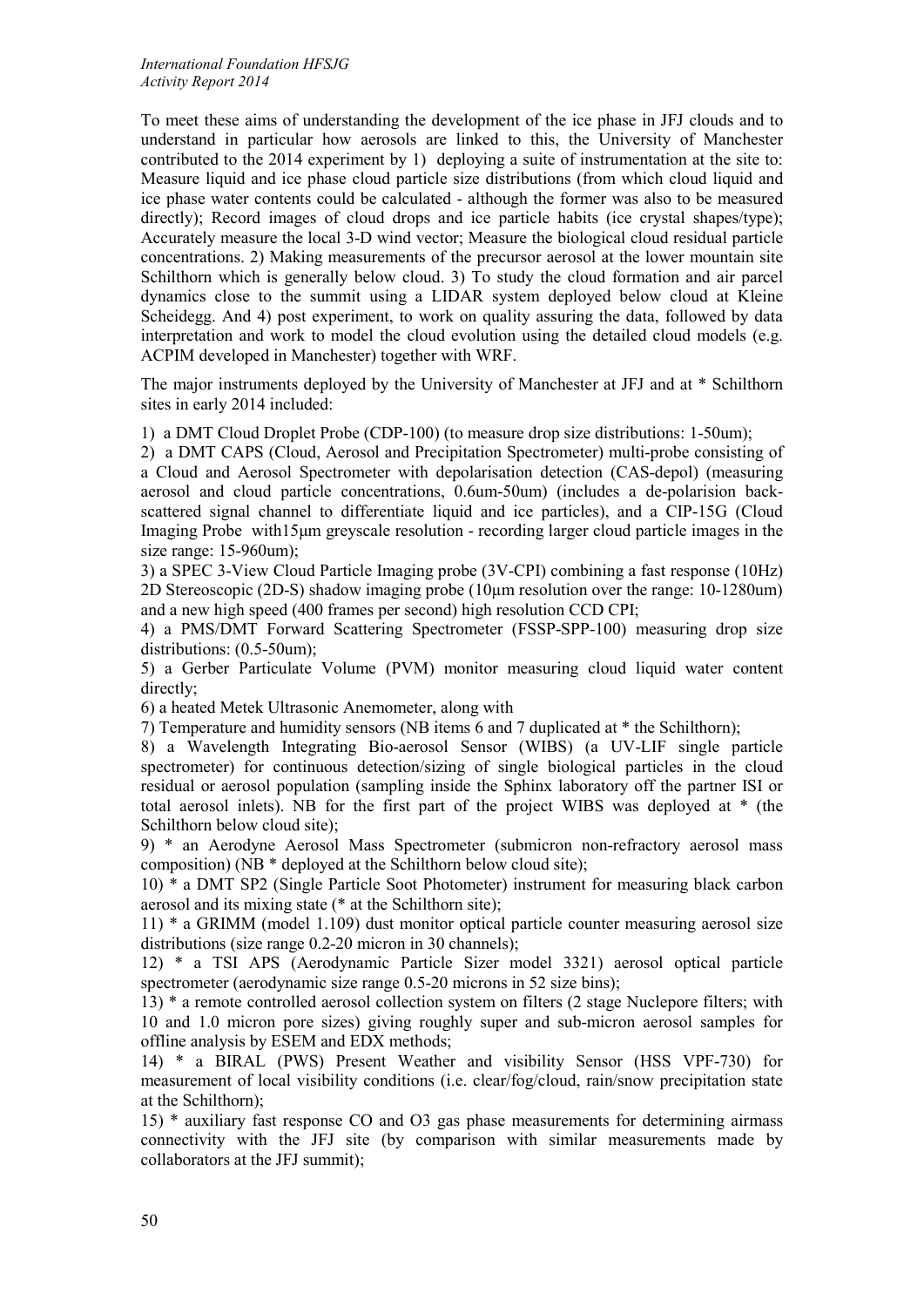16) a Halo-Photonics Doppler aerosol LIDAR (a 1.55 μm eye-safe (Class 1M) scanning micro pulsed LiDAR, on loan from the NCAS AMF) measuring boundary layer dynamics and turbulence, wind and mixed phase cloud observations, looking vertically upwards, and at the cloud enveloping the JFJ summit and scanning down the northern valley side of JFJ, west towards the Schilthorn (NB deployed at the Kleine Scheidegg site just north of the JFJ ridge).

All instruments 1-7 were mounted externally on the JFJ terrace rooftop outside the Sphinx laboratory. Instruments 1-4 were mounted on an instrument crossarm (Main photo 1 below), which was able to rotate and tilt the cloud microphysics instruments directly into the ambient wind, automatically (as determined from the real-time sonic anemometer measurements). The crossarm and rotator were mounted on the top of a 3m (square) mast secured to the JFJ terrace rooftop (as illustrated in Photos 2-3), alongside an access platform. The PVM and sonic anemometer (Photo 2) were fixed to a horizontal bar from a separate (triangular) mast to the west of the rotator on the other side of the access platform. The temperature/humidity sensors were attached to the fixed rotator mast. The ETH HOLIMO holographic spectrometer and the KIT SID-2 instruments were also deployed on the Manchester crossarm in 2014 (located centrally on the top of the wing and at one below wing end position, respectively).



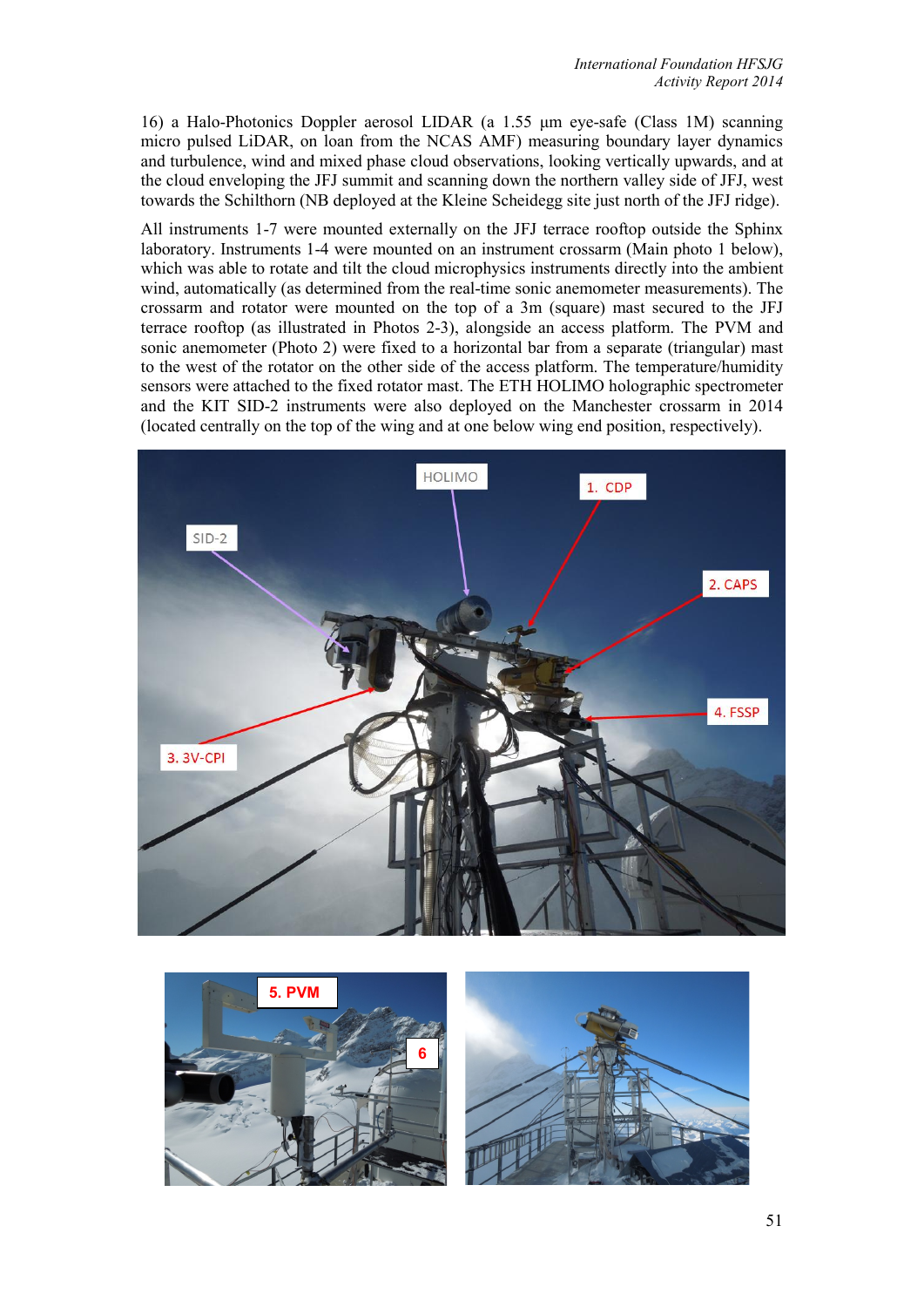*International Foundation HFSJG Activity Report 2014*

Instruments (1-4) are designed to be deployed on aircraft and hence normally sample cloud at aircraft speeds. Because of this, instruments with inlets (2a, 3 and 4) were aspirated by attaching tubing to the rear of inlets and sucking cloud through at controllable rates using vacuum pumps (located in the aluminium boxes beneath the platform) and a venturi control system. All instruments, particularly those with inlets, required constant attention during sampling to prevent significant build up of rimed ice in supercooled cloud conditions. During night-time this was not always possible when left unattended, and hence such icing incidents need careful removal during quality assurance of the data prior to analysis. All microphysics instruments were also calibrated at suitable intervals using known calibration standards (e.g. calibration glass spheres of known diameter for CDP, FSSP and CAS, or by the use of calibration filters in the case of PVM. The latter required frequent checks of the baseline and calibration span, to account for the gradual decline of optics cleanliness etc. *(this instrument has required significant correction for an intermittent electronic problem encountered in the field in 2014).*

Finally, the bio-aerosol spectrometer (WIBS (8) (initially deployed at the Schilthorn) was deployed internally to the Sphinx laboratory, and sampled off either the "ISI" or "Total aerosol" inlets in 2014, in conjunction with the KIT WIBS instrument. All measurements from the external cloud microphysics instrumentation were logged on systems set up within the Sphinx laboratory workshop, together with the controls for the crossarm rotator (and alongside the HOLIMO and SID-2 logging computers of ETH and KIT).



The aerosol instruments housed within the apartment at the Schilthorn site (photo, above left) sampled from a bespoke total aerosol inlet set up on the corner of the "James Bond" terrace (see photos above, right & left), alongside the Present Weather Sensor (PWS), sonic anemometer and T and RH measurement pole. All instruments were logged locally within the Schilthorn apartment (below the inlets), although the measurements were also observable remotely via the internet. O3 and CO instruments were provided with suitable but separate sample lines, from the same sampling pole. All sample lines were lagged and maintained at chosen controlled temperatures to avoid unknown sampling artefacts.

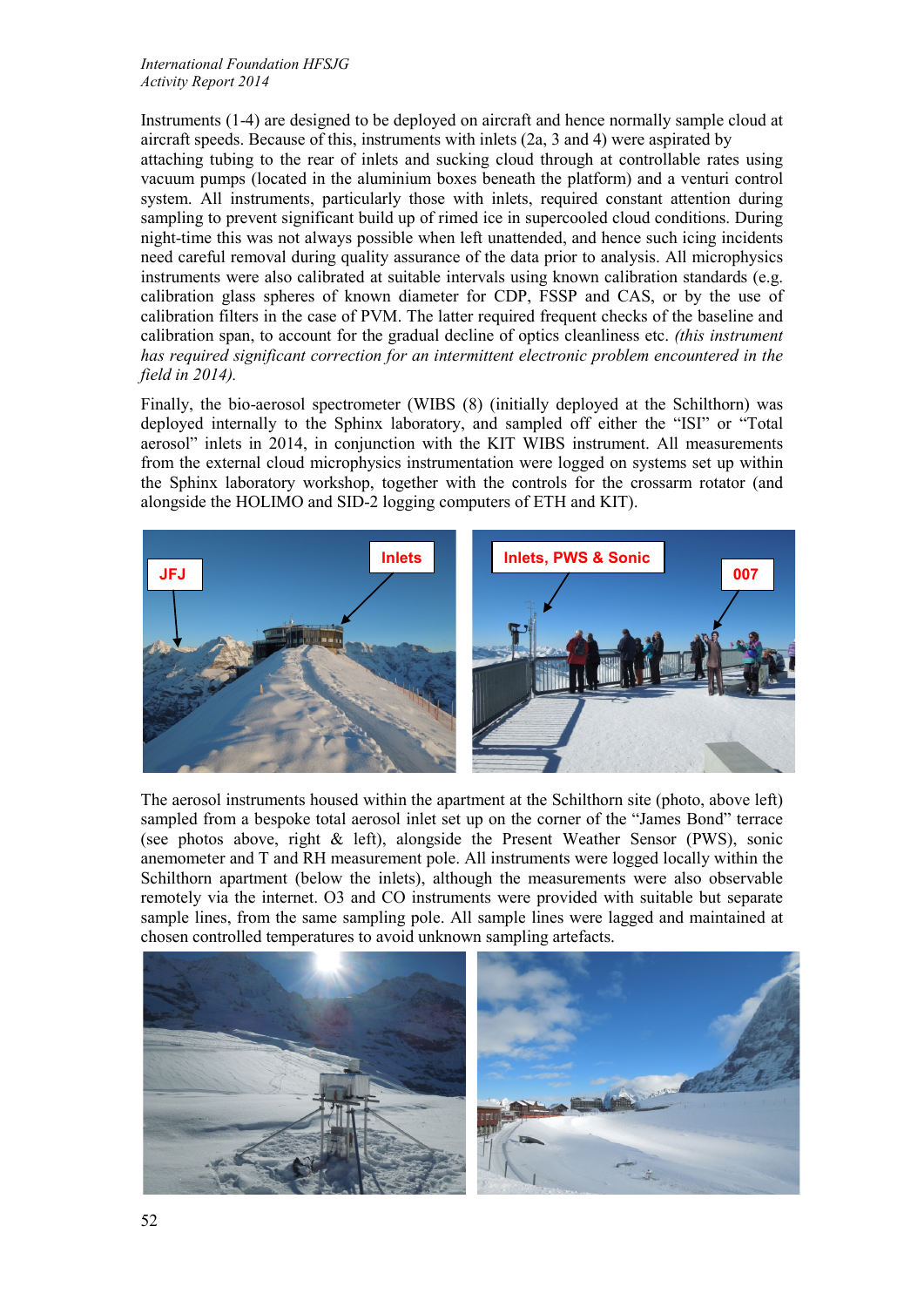The Halo Photonics LIDAR, (photo above left - directly in front of, and here down-sun of JFJ, and photo above right – in the middle of the bottom of the picture - with Eiger to right, and JFJ beyond that - out of shot) was deployed on the Jungfraubahn train shed roof at the Kleine Scheidegg and logged internally, but was communicated with remotely via a wireless internet connection. Scanning patterns were designed to investigate the dynamics of the airflow into/out of the JFJ sampled clouds and along the northern side of the JFJ ridge west towards the Schilthorn, as well as determining the dimensions of the sampled cloud and aerosol layers.

## Results:

The intended outcome of the University of Manchester contribution to CLACE-2014 is a comprehensive data set of aerosol and cloud microphysics measurements, enabling detailed cloud model sensitivity studies to be undertaken which aim to aid identification and increase understanding of the important processes occurring within the aerosol-cloud system, highlighting processes which need inclusion in other state-of-the-art models, such as the UK Met. Office Unified Model (MetUM).

The analysis and interpretation of these data collected during CLACE\_2013 and 2014 are proceeding now that we have funding from NERC, but these activities are in their early stages and are not yet final or ready for presentation/publication. Preliminary analysis of data from the microphysics probes suggests that ice crystal number concentrations observed are often much higher than the ice nucleus (IN) concentrations observed locally (or likely to be present), and higher than predicted IN concentrations from measured aerosol numbers. These results strongly suggest that a secondary ice particle production process is operating in the cloud system. Work is proceeding to identify and quantify the processes contributing to the observed ice crystal number concentration. The preliminary work has been written up in the format of a draft paper in the University of Manchester PhD thesis of Gary Lloyd (one of the investigators present during the campaign). However, the work is currently ongoing.

Key words:

Ice microphysics, mixed phase cloud, ice nucleation

Internet data bases:

Currently raw data storage is on a local (in Manchester) mirrored data server while quality assurance and analysis is on-going. When completed, data will be transferred to (and will, within one year of uploading, be publically available) at the British Atmospheric Data Centre (BADC). Worked up data has also been stored on a joint CLACE data base for direct access by CLACE-2014 collaborating scientists.

Scientific publications and public outreach 2014:

## **Theses**

Lloyd, G., The origin of the ice phase in clouds, PhD Thesis, University of Manchester, 2014.

We have also contributed to papers in preparation or submitted led by other members of the consortium. We intend to produce papers from Manchester in collaboration with colleagues at other institutions, on the themes of fluorescent aerosol measurements from the WIBS instruments (within and outside major dust events); on the origin of the very high ice crystal concentrations observed at JFJ, and their implications for precipitation formation in the observed clouds - probably both observations and modeling based papers.